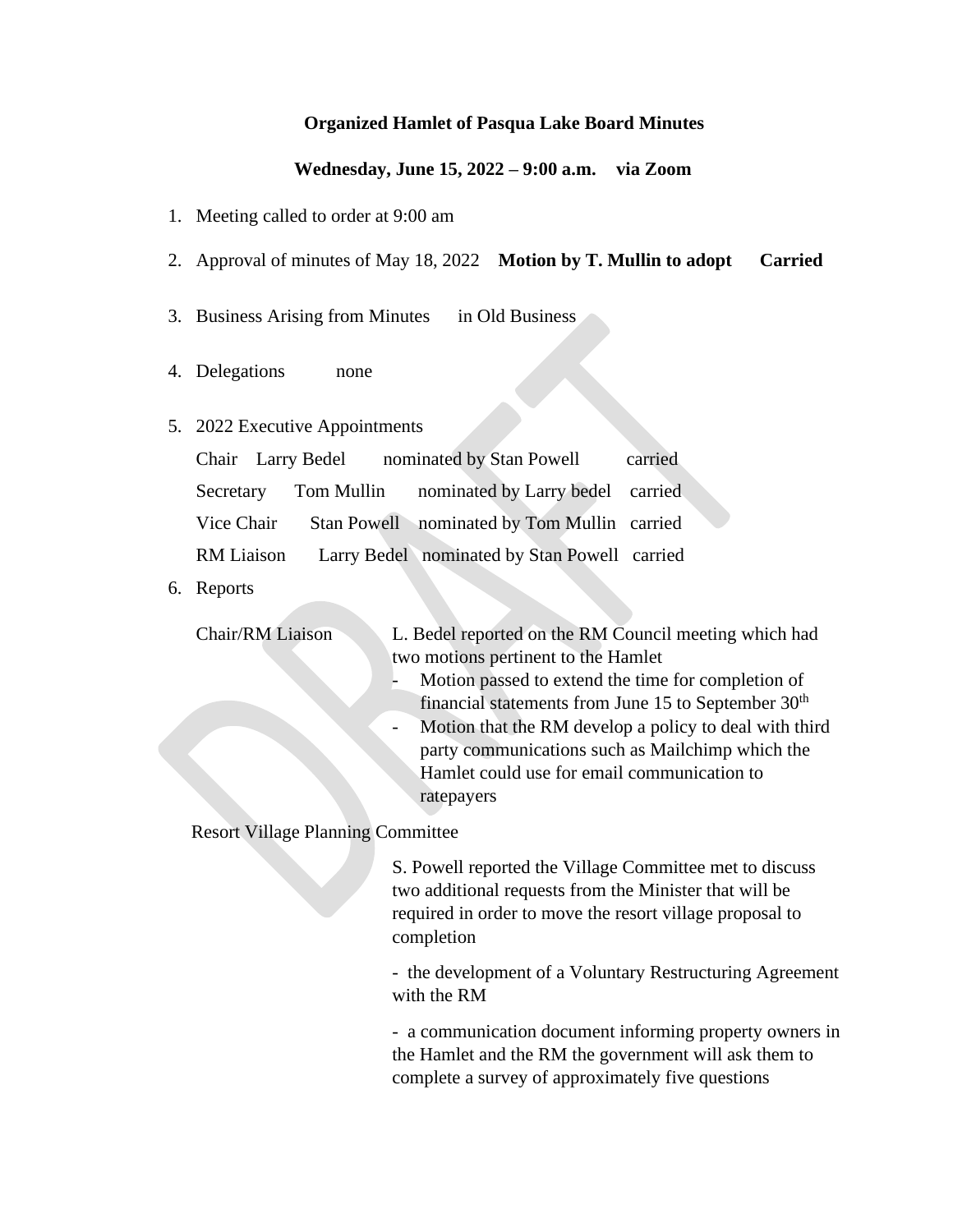developed by the government on the proposed Resort Village of Pasqua Lake

**Motion 22-15 Moved by S. Powell "that the OHPL Board develop a letter outlining the benefits and advantages of a Resort Village to ratepayers and distribute same prior to Government survey on the question." Carried**

### 6.3 Financial Update – 2022

The Board reviewed the financial information provided by the RM

The Board discussed the West Boat Launch repair costs and reviewed the discussion that took place at the AGM on the topic.

**Motion 22-16 Moved by T. Mullin "the OHPL proceed to repair the deep potholes in the launch approach only and instruct users to use the launch at their own risk via signage" Carried**

Mowing of the Pasqua Lake Road ditches by the RM set to begin soon

Bence Beach drainage concerns and road condition will be examined on site by the Board on Saturday June  $25<sup>th</sup>$ 

Four paving tenders for supply and placement of 3250 sq. meters of asphalt were received by the RM and reviewed by the Board.

**Motion 22-17 moved by S. Powell "that the OHPL award the paving contract to CF Asphalt of Fort Qu'Appelle in the amount of \$ 63,212.50 (Sixty Three Thousand Two Hundred and Twelve dollars and Fifty Cents) Carried**

#### 7. Old Business

7.1 Use of Public Reserve areas for personal recreation use – docks, lifts, old debris Policy development is ongoing on this subject. Potential draft available in September or October

7.2 Block 4 Plan 80R38303 Lots B and C - The RM is engaging Community Planning to examine existing legislation and/or to develop policy for easements that are in front of ratepayers property.

7.3 Provincial Civic Address Registry - A request has been received from government regarding the official naming of the Pasqua Lake Road by ISM in all legal descriptions of properties within the Hamlet